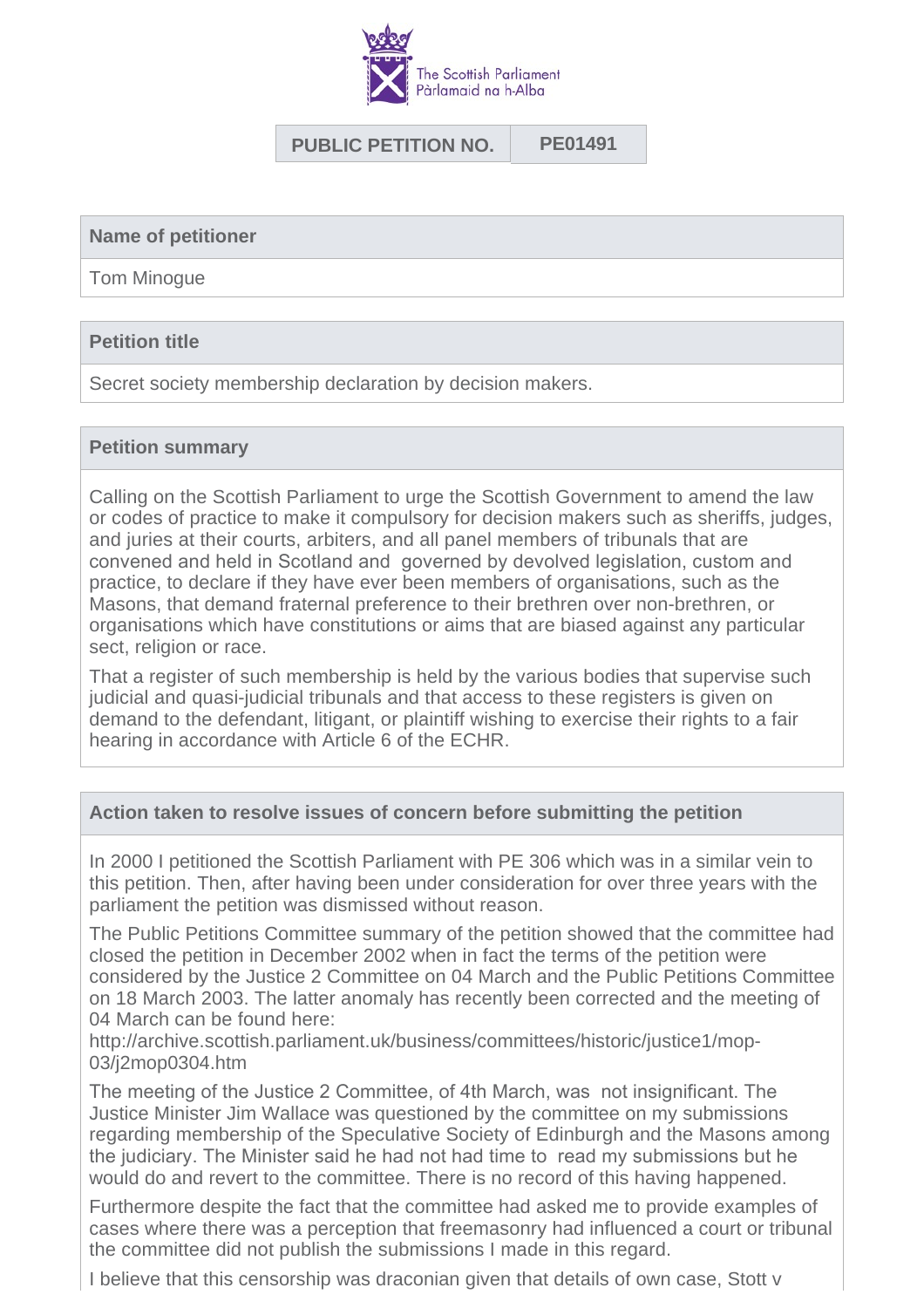Minogue 2000 SLT (Sh Ct) 25, & GWD 36-1386, - which spawned the petition – and the decision by the Social Security Commissioner, Ref: CS1/136/02. are in part matters of public record, or have been reported widely in the press and legal journals and are the two most important Scottish cases that deal with the influence of freemasonry in the justice system.

Having sought to determine my rights to challenge the existing law which allows nondisclosure of (secret) membership of fraternal organisations by decision makers by the courts, my elected representatives, and the previous government (which subverted the public petitions process), I am now attempting to resolve this anomaly with a new government, which claims to be open and accountable to the people of Scotland.

# **Petition background information**

This public petition is similar to my Petition 306 but it's terms have been broadened to encompass more of the decision makers whose roles may affect our lives. These now include jurors as since my original petition there have been some very high profile cases where there has been a perception among many, including high profile members of the legal profession, that the interests of justice have not been served and there is a need to know more about the background of those called for jury duty.

However the general terms are similar to PE 306, which had its genesis in a court case held at Dunfermline Sheriff Court between 1999 and 2000. The case is now known as Stott v Minogue. At a preliminary hearing before Sheriff Stuart Forbes I addressed him with my concerns that the charges of housebreaking and theft that were brought against me were motivated out of malice by a competitor who had used Masonic influence to have me charged in what was nothing more than a commercial dispute.

The sheriff after initially refusing to hear my submission that I wished a declaration of Masonic membership/status from the judge who would hear my case relented and after hearing me allocated this issue to another sheriff at a later date.

In another preliminary hearing convened to settle the question of my objection to a Mason hearing my case the Sheriff, Isobella McColl, at her discretion gave me the assurances I had sought, but said that the principle of the question of whether or not such assurances should be given on demand from a litigant was one for the Scottish Parliament.

This satisfied my immediate concerns as to my rights, but left the principle involved undetermined. With this in mind and so that others may not have to go through what I had to I decided to take the sheriff's advice and before the outcome of my trial – which resulted in me being found not guilty of any offence – I petitioned the Parliament with my public petition PE 306.

As my trial was still ongoing I did not give details of the case but dealt instead with the principles involved.

The Public Petitions Committee website shows a brief synopsis of the main events in the life of PE 306 between 19 Dec 2000 and 28 Jan 2003. However it does not include the consideration of my petition by the Justice Minister at a meeting of the Justice 2 Committee on 04 March 2004.

My own website: http://www.tomminogue.com/blog7.php has copies of the official transcript of all the meetings at which PE 306 was considered between 19 Dec 2000 and 18 Mar 2004.

In a nutshell the petition is aimed at a court or tribunal user having the right to know if the person deciding their rights - or innocence or guilt – is a member of an organisation that has a sworn obligation to prefer their brethren over non-brethren, if such membership might be seen by a reasonable observer as possibly having an impact on the result of the court or tribunal.